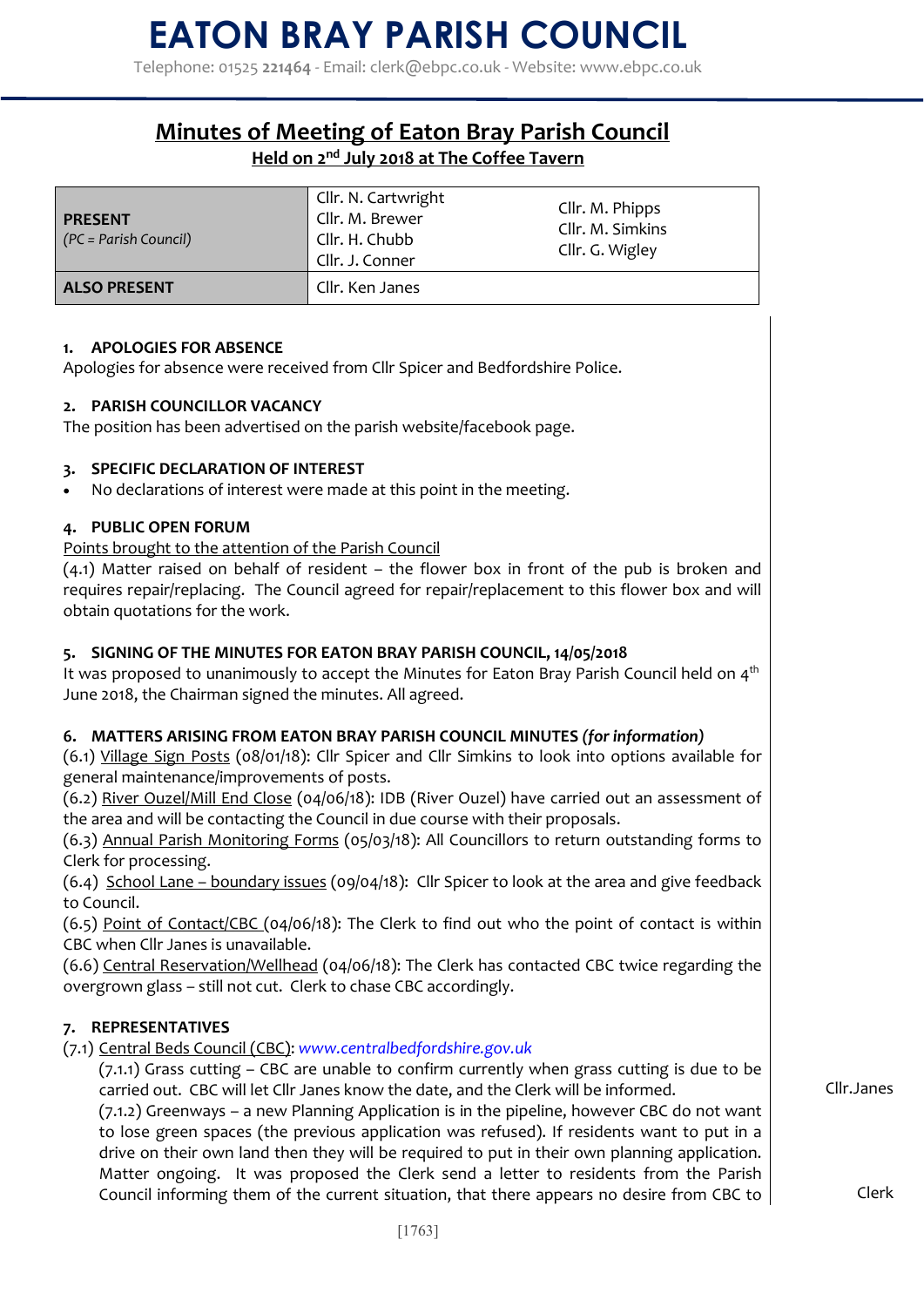## **EATON BRAY PARISH COUNCIL**

Telephone: 01525 **221464** - Email: clerk@ebpc.co.uk - Website: www.ebpc.co.uk

address this area and recommend residents to contact their MP (Andrew Selous) to take this matter up further. The Council feel that this matter is getting nowhere currently and therefore will not be pursuing this further.

| EATON BRAY PARISH COUNCIL LOG<br>(item removed when matter resolved) |                                                                            |                                                                                                                                                                                                                                                                                                                                                                                                                                                                                                                                                                                                                                                                                                                                                                                                                                                                                                                                       |  |  |
|----------------------------------------------------------------------|----------------------------------------------------------------------------|---------------------------------------------------------------------------------------------------------------------------------------------------------------------------------------------------------------------------------------------------------------------------------------------------------------------------------------------------------------------------------------------------------------------------------------------------------------------------------------------------------------------------------------------------------------------------------------------------------------------------------------------------------------------------------------------------------------------------------------------------------------------------------------------------------------------------------------------------------------------------------------------------------------------------------------|--|--|
| EBPC reports to Central Bedfordshire Council                         |                                                                            |                                                                                                                                                                                                                                                                                                                                                                                                                                                                                                                                                                                                                                                                                                                                                                                                                                                                                                                                       |  |  |
| Date raised                                                          | Matter Raised/description                                                  | Response/Outcome                                                                                                                                                                                                                                                                                                                                                                                                                                                                                                                                                                                                                                                                                                                                                                                                                                                                                                                      |  |  |
| 03/03/2014                                                           | Greenways & Knights Close / parking<br>problems and damage to grass areas. | CBC has agreed on improvements to Greenways. Waiting<br>for details.<br>Cllr. Janes to follow this up.<br>07/09/15: Greenways - ongoing.<br>07/09/15: Knights Close - posts/bollards have been<br>erected on the grass verges to stop damage to grass,<br>parking matters still ongoing.<br>02/11/15: concerns that CBC does not have any plans to<br>improve or change the parking. Cllr. Janes to investigate<br>further.<br>07/12/15: Cllr. Janes asked to follow up.<br>04/01/16: See minutes page, 1636, item 3 ( $\bullet$ 1)<br>01/02/16: See minutes page, 1641, item 3 (3.1)<br>09/01/17: no funding available, matter on hold.<br>06/03/17: residents to put together a petition to show<br>need, forwarded to Cllr. Hegley at CBC.<br>04/09/17: Clerk has written to resident advising they<br>organise a petition.<br>06/11/17: Clerk to chase up resident on petition.<br>02/07/18: see minutes page 1763, item 7(7.1.2) |  |  |

### (7.2) Police Representative:

There was no representative from the police in attendance.

### **8. PLANNING REPORT:** June 2018

(8.1) Issues arising/update: No matters arising.

### (8.2) Planning applications received:

| <b>JUNE 2018</b>        |                                                                                                                         |                                                                       |
|-------------------------|-------------------------------------------------------------------------------------------------------------------------|-----------------------------------------------------------------------|
| Application             | Planning Location/ Development                                                                                          | Comment                                                               |
| B/18/02145              | 1 Church Lane, LU6 2DJ; open oak porch /<br>new velux window.                                                           | No comment – subject to normal planning<br>conditions.                |
| CB/18/02123             | Warehill Cottage, Doolittle Lane, LU6 1QX<br>replacement of pre-existing building<br>with single storey 4 bed dwelling. | Comment: do not support<br>application/development within green belt. |
| CB/18/02323             | 8 School Lane, LU6 2DT / remove rear<br>conservatory, erect 2 storey extension.                                         | No comment – subject to normal planning<br>conditions.                |
| $(4)$ : CB/TCA/18/00201 | Church Farm, High Street, LU6 2DL / work<br>to tree in conservation area.                                               | No comment – subject to normal planning<br>conditions.                |

### **9. BUSINESS MATTERS**

- (9.1) Neighbourhood Plan (NP): Cllr Wigley updated the Council on the progress of the NP. Looking at photocopies being made of all consultation paperwork/comments and forwarded to Consultant and NP Steering Group for reference. Clerk to meet with Cllr Wigley to go through paperwork.
- (9.2) Village Events/Enhancements:

(9.2.1) Hanging Baskets – Matter ongoing.

(9.2.2) Brick entrance sign: looking into the option of having a brick entrance sign erected at the entrance to the village – Harling Road round-about/left hand side. Cllr Simkins to look into costs. All agreed.

(9.3) Land at Bower Lane/Community Orchard: Cllr Chubb has contacted those residents who have expressed an interest in this project. She requires a measurement of the land before Cllr.Wigley/ Clerk

Cllr.Simkins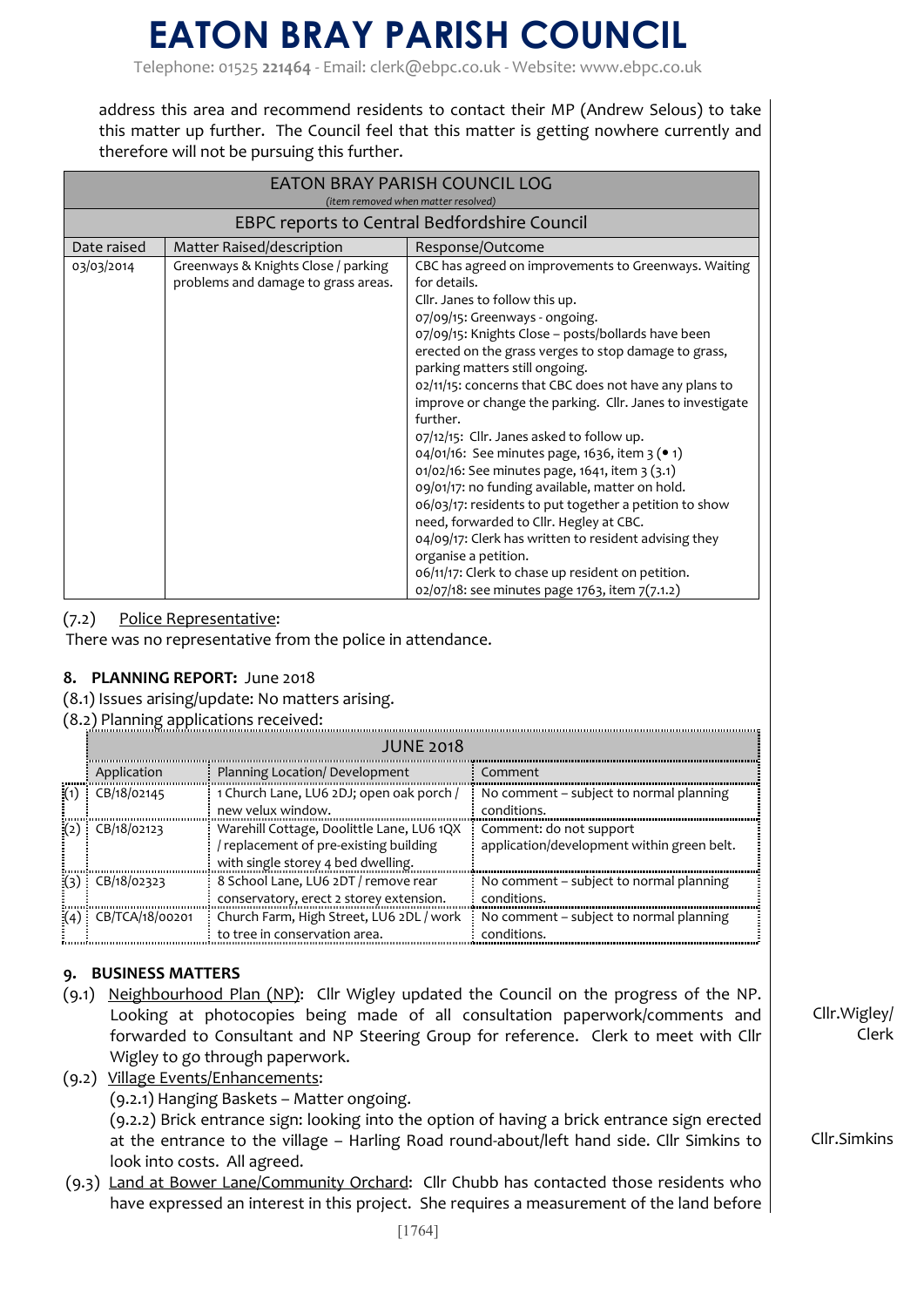# **EATON BRAY PARISH COUNCIL**

Telephone: 01525 **221464** - Email: clerk@ebpc.co.uk - Website: www.ebpc.co.uk

|       | proceeding further. The Council proposed this matter be put on hold until completion of<br>the NP. All agreed.                                                                                                                                                                                      |                |
|-------|-----------------------------------------------------------------------------------------------------------------------------------------------------------------------------------------------------------------------------------------------------------------------------------------------------|----------------|
|       | (9.4) St. Mary's Village Carnival, $7^{th}$ July 2018: Due to lack of people being able to cover the<br>carnival stall during the day it was proposed the Council's stall be cancelled. All agreed.<br>Clerk to action. Another option is to have a village information day, matter to be discussed | Sept/PC        |
| (9.7) | in more detail at the September PC Meeting. All agreed.<br>Village cameras/CCTV: Matter ongoing. It was proposed that the Council continue with the                                                                                                                                                 |                |
|       | Speedwatch programme, Cllr Phipps to put together a notice for Focus. All agreed.<br>(9.8) Tenders/Quotations: Quotations were presented to the Council for a decision:                                                                                                                             | Cllr.Phipps    |
|       | (9.8.1) Mill End Close/trees - quotation supplied by Goodfellers; agreed.                                                                                                                                                                                                                           | Clerk          |
|       | (9.8.2) The Rye Ground/trees - quotation supplied by Goodfellers; agreed.<br>(9.8.3) Mill End Close/river ouzel - Clerk to chase Bedford Group of Internal Drainage                                                                                                                                 | Clerk<br>Clerk |
|       | Boards.                                                                                                                                                                                                                                                                                             |                |
|       | 10. REPORTS                                                                                                                                                                                                                                                                                         |                |
|       | (1) Chairman's Correspondence:                                                                                                                                                                                                                                                                      |                |
|       | Letter-resident/road name; read to Council - the Council think this is a good idea<br>(1.1)<br>however the road is not fully in Eaton Bray Parish but split between Eaton Bray and                                                                                                                  |                |
|       | Totternhoe so would not be a decision the Council can make. For future reference                                                                                                                                                                                                                    |                |
|       | should a vehicle break down on an unknown road, dialling 112, gives the police the                                                                                                                                                                                                                  | Clerk          |
|       | location of where you are. Clerk to respond accordingly. All agreed.                                                                                                                                                                                                                                |                |
|       | (1.2) Email-resident/highways works to Cantilupe Close; not in the Council's jurisdiction will                                                                                                                                                                                                      | Clerk          |
|       | forward to CBC for information/action. All agreed. Clerk to respond.                                                                                                                                                                                                                                |                |
|       | (1.3) Email-resident/Silent Soldier; the Council are looking at the options available to them                                                                                                                                                                                                       |                |
|       | for these statues; however they are currently to remain in situ.                                                                                                                                                                                                                                    |                |
|       | Email-resident/trees covering bus stop; Clerk to organise for the trees to be cut back to<br>(1.4)                                                                                                                                                                                                  | Clerk          |
|       | allow for the bus stop signs to be visible. All agreed.<br>(1.5) Email-resident/overgrown trees, 12 High Street; Clerk to obtain quotation for the                                                                                                                                                  | Clerk          |
|       | works. All agreed.                                                                                                                                                                                                                                                                                  |                |
|       | Email-resident/School Lane trees-carvings; the two trees previously agreed are still to<br>(1.6)                                                                                                                                                                                                    |                |
|       | be carved, due to a delay from the original contractor the Council are looking into                                                                                                                                                                                                                 |                |
|       | other available contracts to carry out this work. The Council are not at this stage going                                                                                                                                                                                                           | Clerk          |
|       | ahead with the benches, as previously agreed. Clerk to respond. All agreed.                                                                                                                                                                                                                         |                |
|       | (1.7) Email-ex-Councillor, Mark Tomkins/Speedwatch camera; read to Councillors.                                                                                                                                                                                                                     |                |
|       | (1.8) Notification-cancelled Arriva 61 bus service; read to Council, Clerk to look into the<br>future of this bus route and inform residents accordingly. All agreed.                                                                                                                               | Clerk          |
|       | (1.9) Letter-Bank of Ireland/tax details; read to Councillors, agreed. Clerk to respond.                                                                                                                                                                                                            | Clerk          |
|       | (2) Clerk's Report:                                                                                                                                                                                                                                                                                 |                |
|       | (2.1) Circulation/read file handed out to Councillors.                                                                                                                                                                                                                                              |                |
|       | (2.2) The Clerk requested the Council purchase a fire safe storage cabinet to store important                                                                                                                                                                                                       | Clerk          |
|       | Council documents. All agreed. Clerk to organise.                                                                                                                                                                                                                                                   |                |
|       | (2.3) The Clerk updated the council on the Lease of land, 2a Mill End Close; Lease complete,                                                                                                                                                                                                        |                |
|       | payment made to Council, Lease held on file.                                                                                                                                                                                                                                                        |                |
|       | (2.4) The village sign has some areas of paint flaking, the Village Sign Group is organising for                                                                                                                                                                                                    |                |
|       | it to be taken away and repairs made. All agreed.<br>(3) Coffee Tavern (CT)/Cottage:                                                                                                                                                                                                                |                |
|       | (3.1) A request has been made by a charity group to use the facility three days a week, as a                                                                                                                                                                                                        |                |
|       | meeting place for elderly residents with tea/coffee and lunch. The CTT will be trialling the                                                                                                                                                                                                        |                |
|       | booking for a four month period. All agreed.                                                                                                                                                                                                                                                        |                |
|       | (3.2) The ivy has been removed from the cottage.                                                                                                                                                                                                                                                    |                |
|       | (4) Cemetery:                                                                                                                                                                                                                                                                                       |                |
|       | (4.1) Markers are being fitted at the beginning of each burial row to ensure Cemetery<br>visitors, grave diggers are able to locate plots and keep an accurate record for plot                                                                                                                      |                |